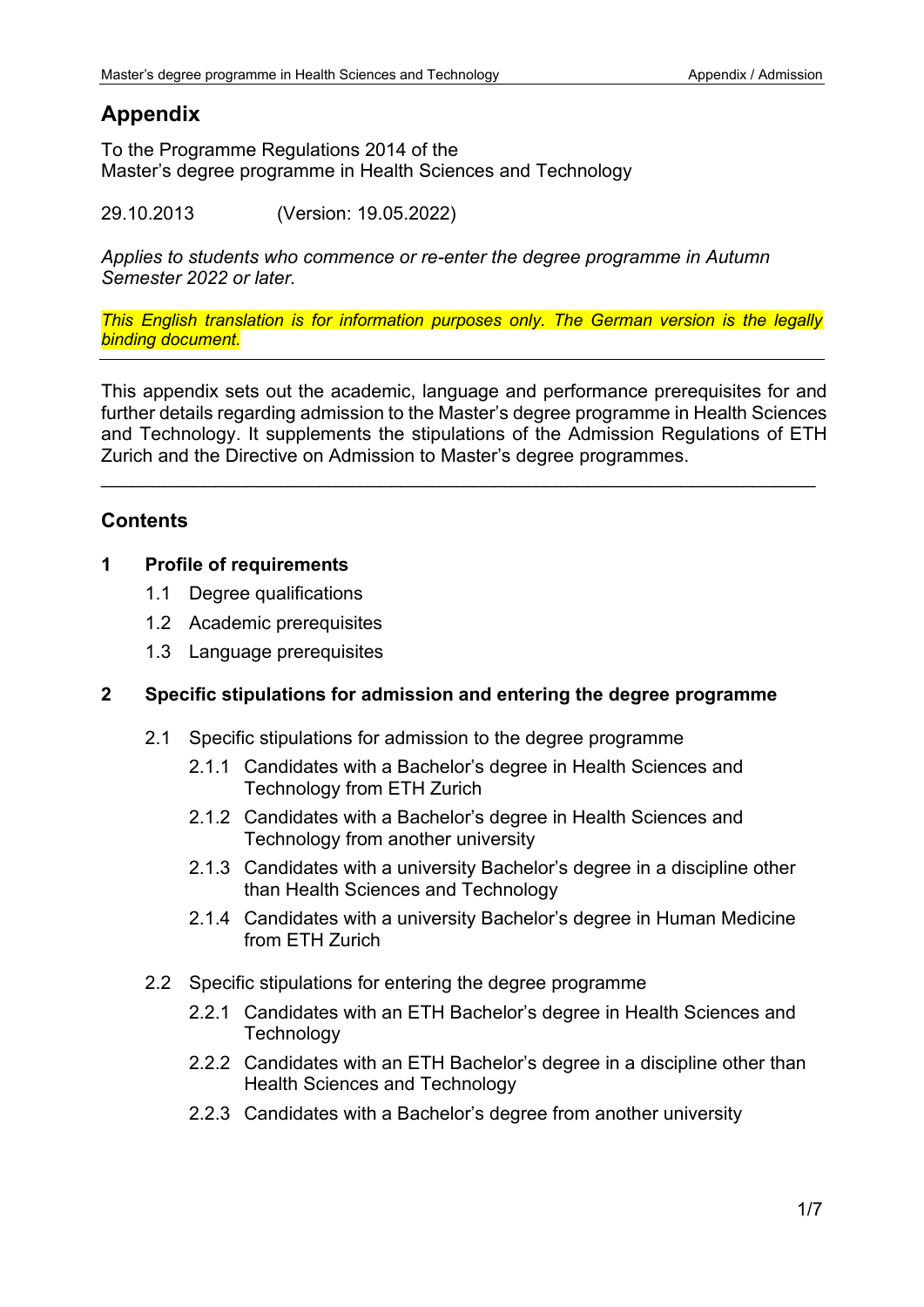### **3 Application and admission procedure**

### **4 Fulfilling additional admission requirements**

- 4.1 General regulations
- 4.2 Performance assessment deadlines and conditions

### **1 Profile of requirements**

#### **Policy**

For admission to the Master's degree programme in Health Sciences and Technology (subsequently «the degree programme») all of the following prerequisites must be satisfied.

### **1.1 Degree qualifications**

 $1$  For admission to the degree programme one of the following is required:

- a. a university Bachelor's degree in Health Sciences and Technology comprising at least 180 ECTS credits<sup>1</sup> or an equivalent university degree in Health Sciences and **Technology**
- b. a university Bachelor's degree in a discipline other than Health Sciences and Technology comprising at least 180 ECTS credits or an equivalent university degree which – provided that any pertaining additional requirements can be completed – satisfies the academic and performance prerequisites.

 $2A$  Bachelor's degree qualifies its holder for admission to an ETH Master's degree programme only if it also qualifies said holder to enter, without additional requirements, the desired Master's degree programme within the university system where the Bachelor's degree was acquired. The Rector may also demand proof of this, determining whether such proof must come from the home university or from another university in the country where the Bachelor's degree was acquired.

### **1.2 Academic prerequisites**

<sup>1</sup> Attendance of the degree programme in Health Sciences and Technology presupposes basic knowledge and skills in the disciplines of Mathematics, Natural Sciences and Health Sciences which must in content, scope, quality and skill level be equivalent to those covered at ETH Zurich (discipline requirements profile).

<sup>2</sup> The **discipline requirements profile** below comprises **130 ECTS credits** in total and is based on knowledge and skills covered in the ETH Bachelor's degree programme in Health Sciences and Technology. This includes training in the relevant methodological scientific thinking. The details are set out in Para. 5 below.

<span id="page-1-0"></span><sup>1</sup> ECTS: European Credit Transfer System. Credits describe the average time expended to achieve a learning goal. One credit corresponds to a workload of 30 hours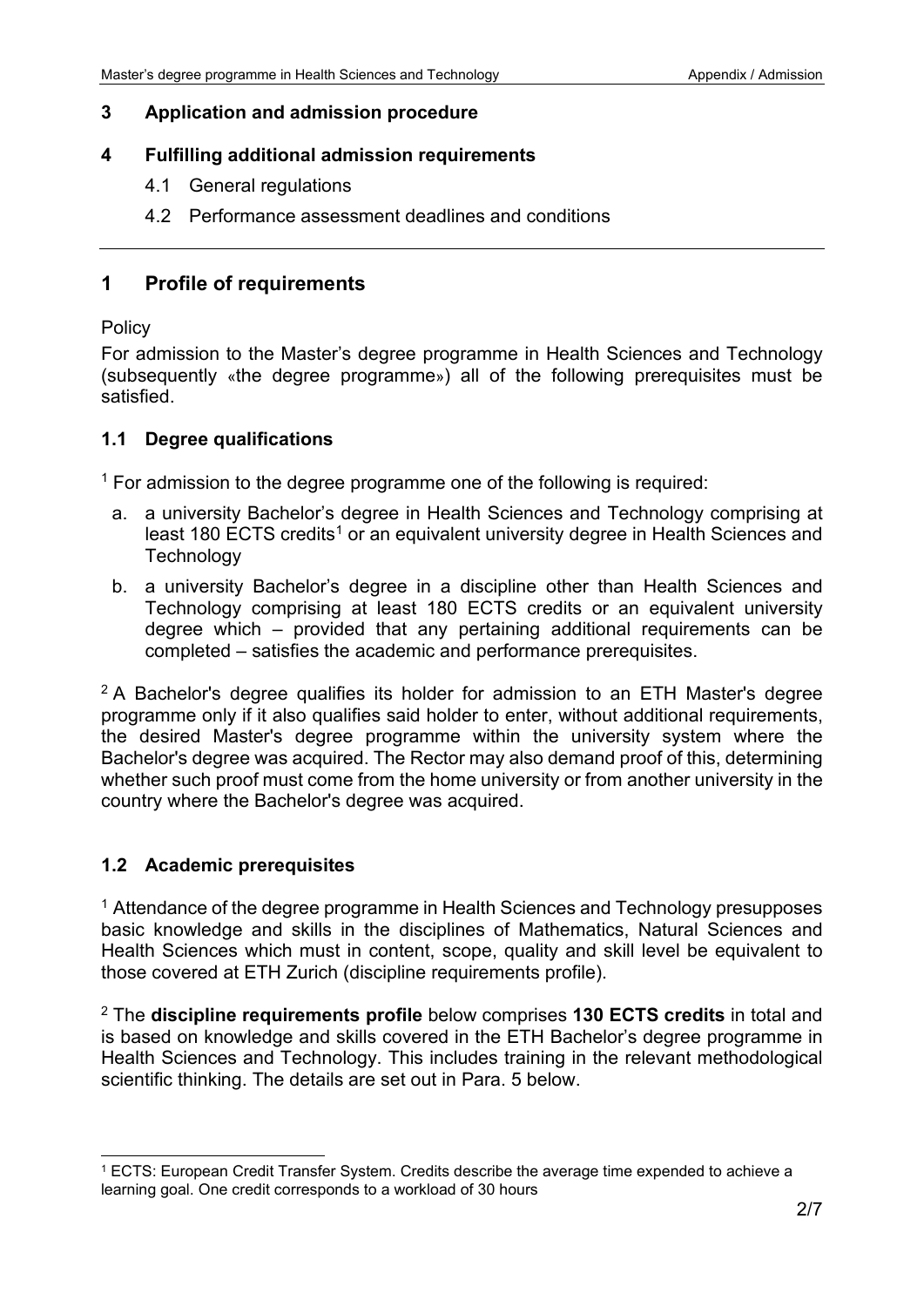$3$  If an applicant does not completely satisfy the academic prerequisites, admission may be subject to the acquisition of the missing knowledge and skills in the form of additional requirements. Completion of additional requirements is expressed in credits. For further details, see Section 4 below.

<sup>4</sup> Admission to the degree programme is not possible if the academic gaps in the candidate's background are too extensive. For further details, see the Sections below.

<sup>5</sup> The **discipline requirements profile** is structured in the three parts set out below. Details regarding the content of these course units are published in the ETH course catalogue (www.courses.ethz.ch).

### Part 1: Basic knowledge and skills (100 credits)

Part 1 comprises 100 credits and covers basic knowledge and skills in the disciplines of Mathematics and Natural Sciences. The substance of the following course units is required:

- − Introduction to Health Sciences and Technology I+II (6 credits) [Einführung Gesundheitswissenschaften und Technologie I+II]
- − Mathematics I+II+III (16 credits) [Mathematik I+II+III]
- − Statistics I+II (6 credits) [Statistik I+II]
- − Foundations of Computer Science (4 credits) [Grundlagen der Informatik]
- − Biomechanics I+II (9 credits) [Biomechanik I+II]
- − Physics I+II (8 credits) [Physik I+II]
- − Molecular Genetics and Cell Biology (5 credits) [Molekulare Genetik und Zellbiologie]
- − Biochemistry (3 credits) [Biochemie]
- − Infection and Immunology (2 credits) [Infektion und Immunologie]
- − General Chemistry (6 credits) [Allgemeine Chemie]
- − Organic Chemistry I+II (9 credits) [Organische Chemie I+II]
- − Anatomy and Physiology I+II (10 credits) [Anatomie und Physiologie I+II]
- − Histology (2 credits) [Histologie]
- − Cell and Molecular Biology (6 credits) [Molekular- und Zellbiologie]
- − Biomedical Interfaces (4 credits) [Biomedizinische Grenzflächen]
- − Product Design in Medical Engineering (4 credits) [Produktentwicklung in der Medizintechnik]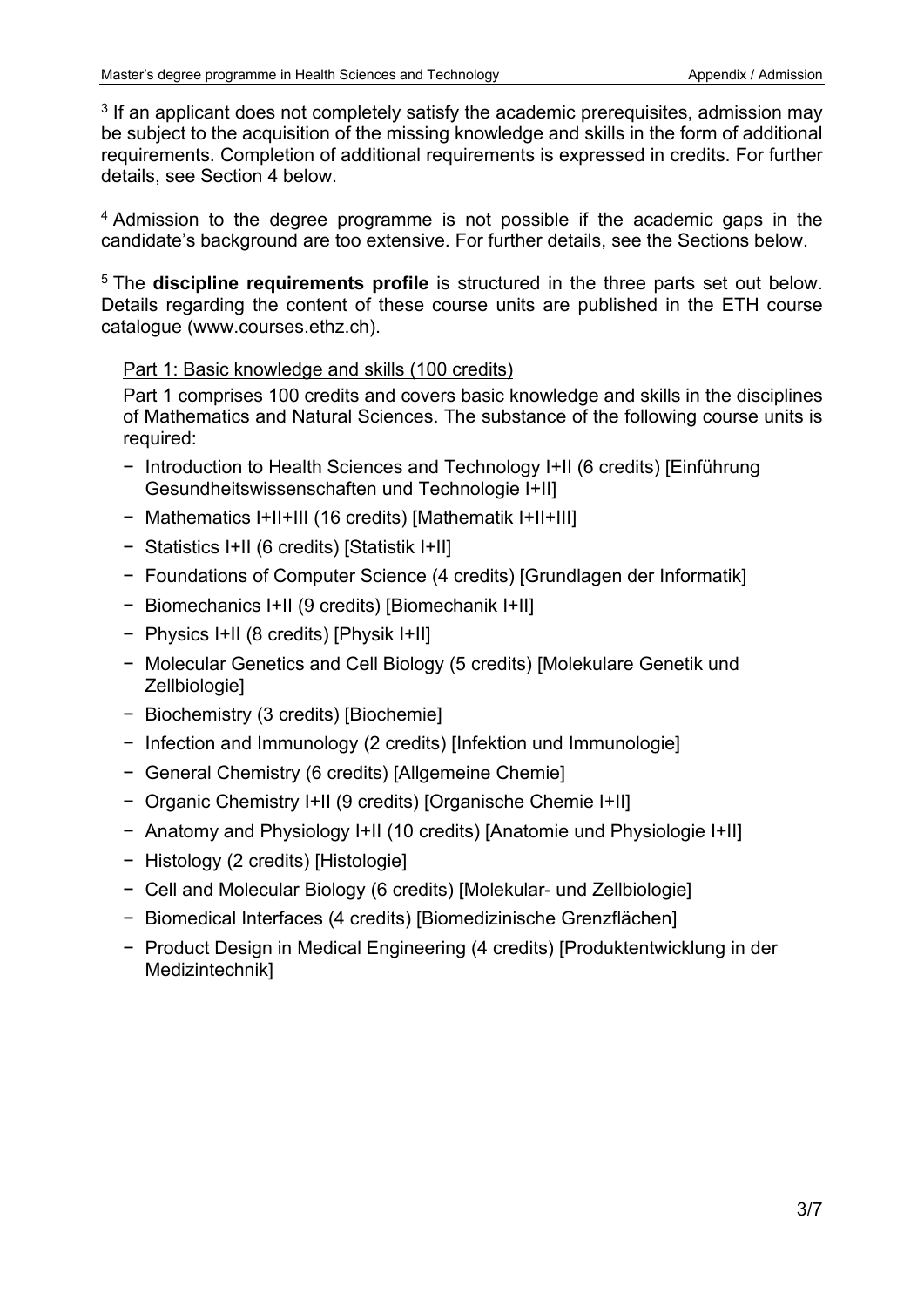### Part 2: Subject-specific knowledge (24 credits)

Part 2 comprises 24 credits and covers basic knowledge from at least three of the following health science focus areas:

- − Human Movement Sciences and Sport
- − Molecular Health Sciences
- − Medical Technology
- − Neurosciences

### Part 3: Applied knowledge and skills (6 credits)

Part 3 comprises 6 credits and covers knowledge and skills in lab techniques used in health sciences. The substance of at least two of the following course units is required:

- − Laboratory Course in Chemistry
- − Laboratory Course in Physiology
- − Laboratory Course in Molecular Biology
- − Laboratory Course in Health Sciences and Technology
- − Laboratory Course in Medical Technology

## **1.3 Language prerequisites**

 $1$  The teaching language of the degree programme is English.

 $2$  For admission to the degree programme, proof of sufficient knowledge of English (Level  $C1<sup>2</sup>$  $C1<sup>2</sup>$  $C1<sup>2</sup>$ ) must be provided.

 $3$  The required language certificates must be submitted by the application deadline. The ETH Zurich publishes a list of the language certificates accepted.

### **2 Specific stipulations for admission and entering the degree programme**

### **2.1 Specific stipulations for admission to the degree programme**

### **2.1.1Candidates with a Bachelor's degree in Health Sciences and Technology from ETH Zurich**

The following persons are guaranteed unconditional admission to the degree programme:

- a. Holders of a Bachelor's degree in Health Sciences and Technology from ETH Zurich
- b. Students enrolled in the ETH Zurich Bachelor's degree programme in Health Sciences and Technology

<span id="page-3-0"></span> $2$  The required language level is measured according to the Common European Framework of Reference for Languages scale (CEFR)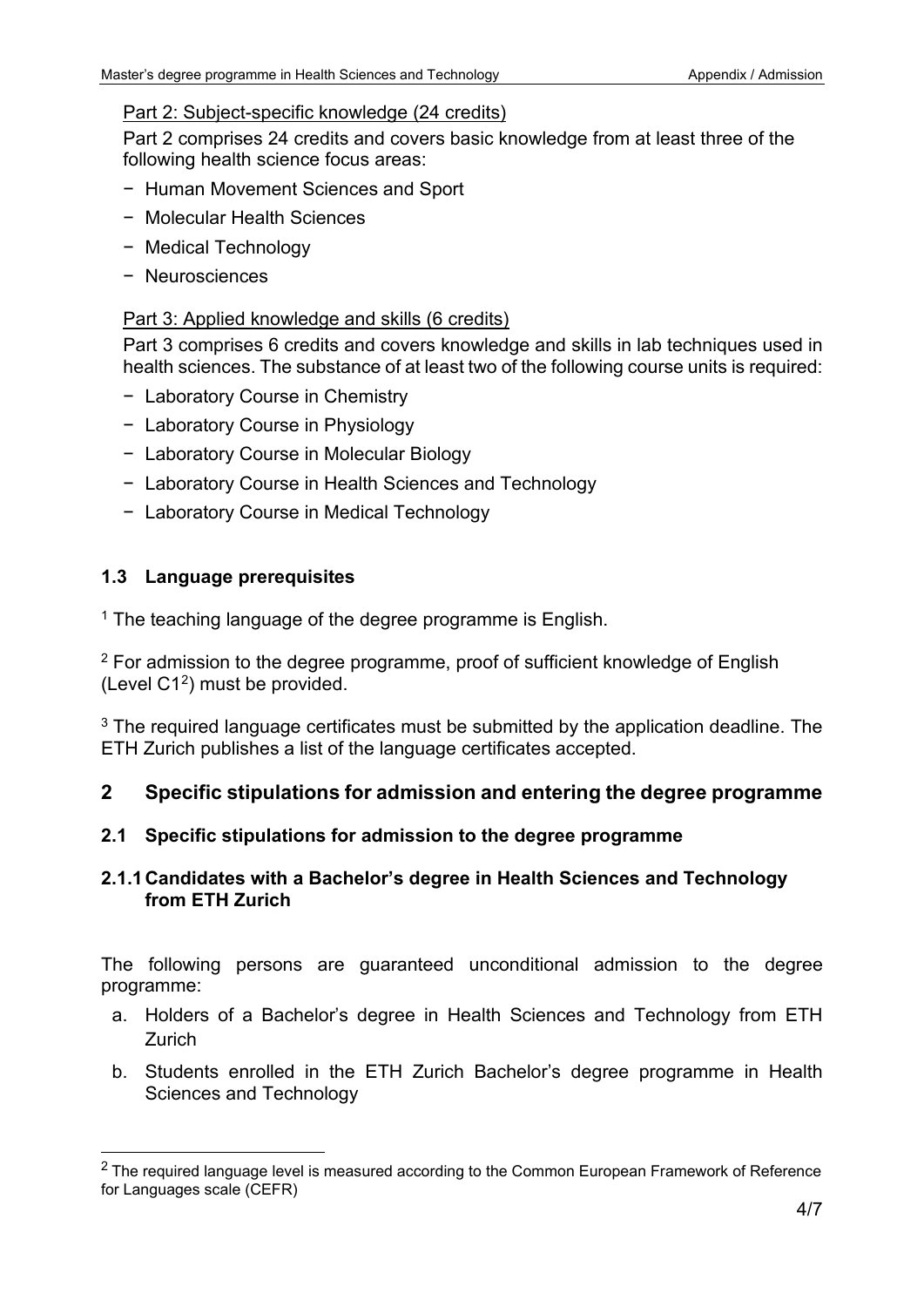### **2.1.2Candidates with a Bachelor's degree in Health Sciences and Technology from another university**

<sup>1</sup> Holders of a Bachelor's degree or the equivalent in Health Sciences and Technology from a university other than ETH Zurich must satisfy all of the academic and language prerequisites for admission to the degree programme.

<sup>2</sup> Admission may be subject to additional requirements.

<sup>3</sup> Admission is not possible if any of the following apply

- a. the language prerequisites are not satisfied
- b. the content, scope, quality and skill level of the degree are not equivalent to those at ETH Zurich
- c. the number of additional credits required to satisfy the academic prerequisites exceeds 30 credits in total

### **2.1.3Candidates with a university Bachelor's degree in a discipline other than Health Sciences and Technology**

<sup>1</sup> Holders of a university Bachelor's degree or the equivalent in a discipline other than Health Sciences and Technology may be admitted to the degree programme if they can satisfy all of the following prerequisites

- a. the academic requirements set out above are satisfied within the given framework
- b. the language prerequisites set out above are satisfied
- c. a very good academic performance during the Bachelor's degree studies

 $2$  Admission may be subject to additional requirements.

 $3$  Admission is not possible if any of the following apply

- a. the language or performance prerequisites are not satisfied
- b. the content, scope, quality and skill level of the degree are not equivalent to those at ETH Zurich
- c. the number of additional credits required to satisfy the academic prerequisites exceeds 30 credits in total

### **2.1.4Candidates with a university Bachelor's degree in Human Medicine from ETH Zurich**

 $1$  The following persons are guaranteed admission to the degree programme:

- a. Holders of a Bachelor's degree in Human Medicine from ETH Zurich
- b. Students enrolled in the ETH Zurich Bachelor's degree programme in Human Medicine

<sup>2</sup> Admission may be subiect to additional requirements.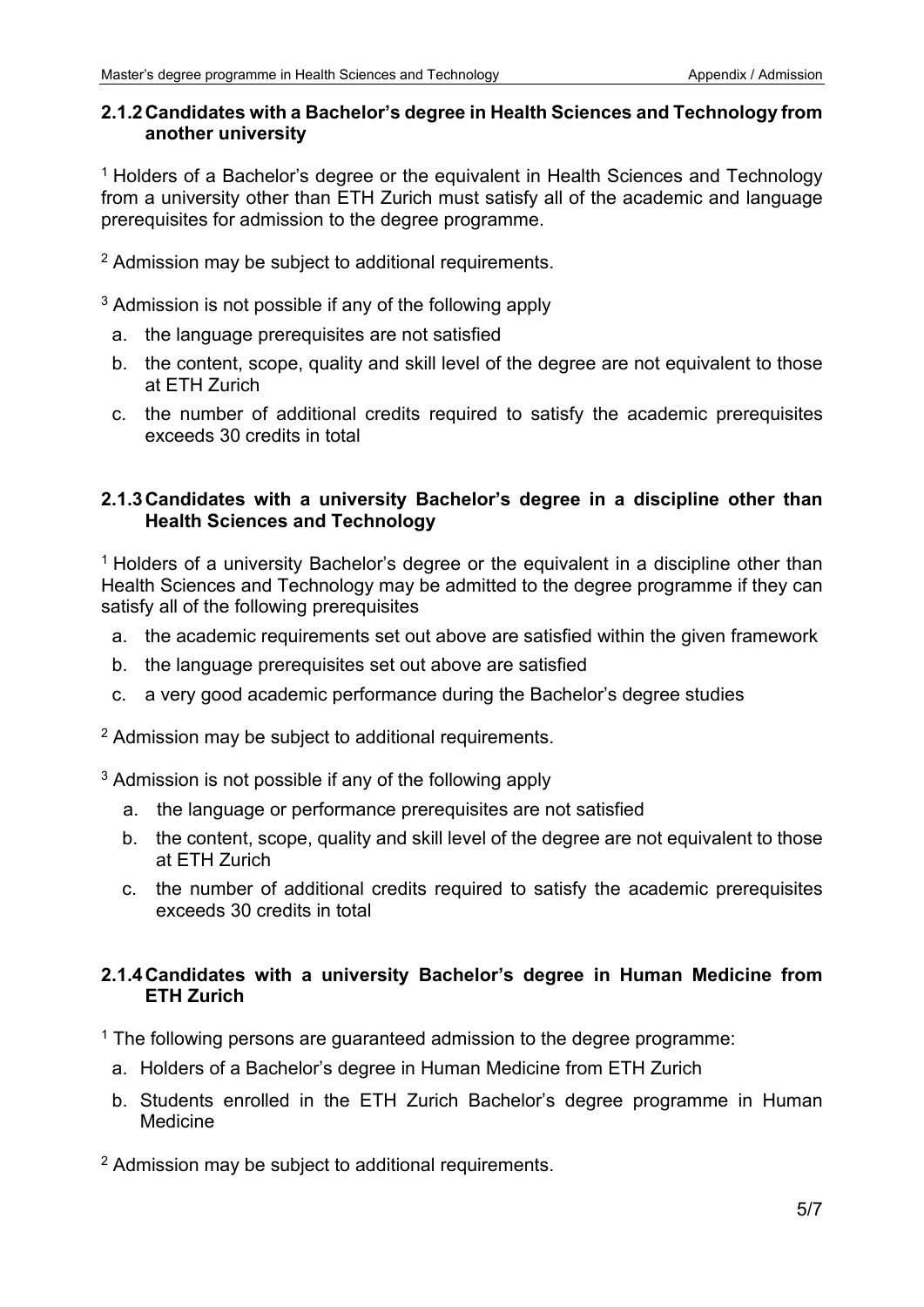#### **2.2 Specific stipulations for entering the degree programme**

#### **2.2.1 Candidates with an ETH Bachelor's degree in Health Sciences and Technology**

Students of the ETH Zurich Bachelor's degree programme in Health Sciences and Technology may enrol in the degree programme directly via www.mystudies.ethz.ch. The admission procedure outlined in Section 3 is waived. Further details:

- a. The normal ETH enrolment dates and deadlines apply.
- b. Enrolment is possible as soon as a maximum of 30 credits from the Bachelor's degree programme are pending.
- c. Admission is provisional until the Bachelor's degree is issued. Admission will be revoked if the Bachelor's degree is not or cannot be issued.

### **2.2.2Candidates with an ETH Bachelor's degree in a discipline other than Health Sciences and Technology**

The following stipulations regarding entry to the degree programme apply to students from an ETH Zurich Bachelor's degree programme (other than Health Sciences and Technology) who have been granted admission:

- a. The normal ETH enrolment dates and deadlines apply.
- b. They can enrol in the degree programme once they have acquired that number of credits which would qualify them to enrol in the Master's degree programme consecutive to their original subject.[3](#page-5-0)
- c. Admission is provisional until the Bachelor's degree is issued. Admission will be revoked if the Bachelor's degree is not or cannot be issued.

### **2.2.3Candidates with a Bachelor's degree from another university**

Non-ETH graduates who have been granted admission may only begin the degree programme when they have completed the previous (Bachelor's) degree programme.

### **3 Application and admission procedure**

 $1$  All candidates – with the exception of matriculated ETH Zurich students from the Bachelor's degree programme in Health Sciences and Technology – must submit an application for admission to the degree programme. The binding specifications for application, in particular the documents required and the submission dates/deadlines, are published on the website of the ETH Zurich Admissions Office (www.admission.ethz.ch).

<span id="page-5-0"></span><sup>&</sup>lt;sup>3</sup> The permitted number of missing credits is set out in the Programme Regulations of the respective consecutive Master's degree programme (e.g., BSc Biology  $\rightarrow$  MSc Biology).